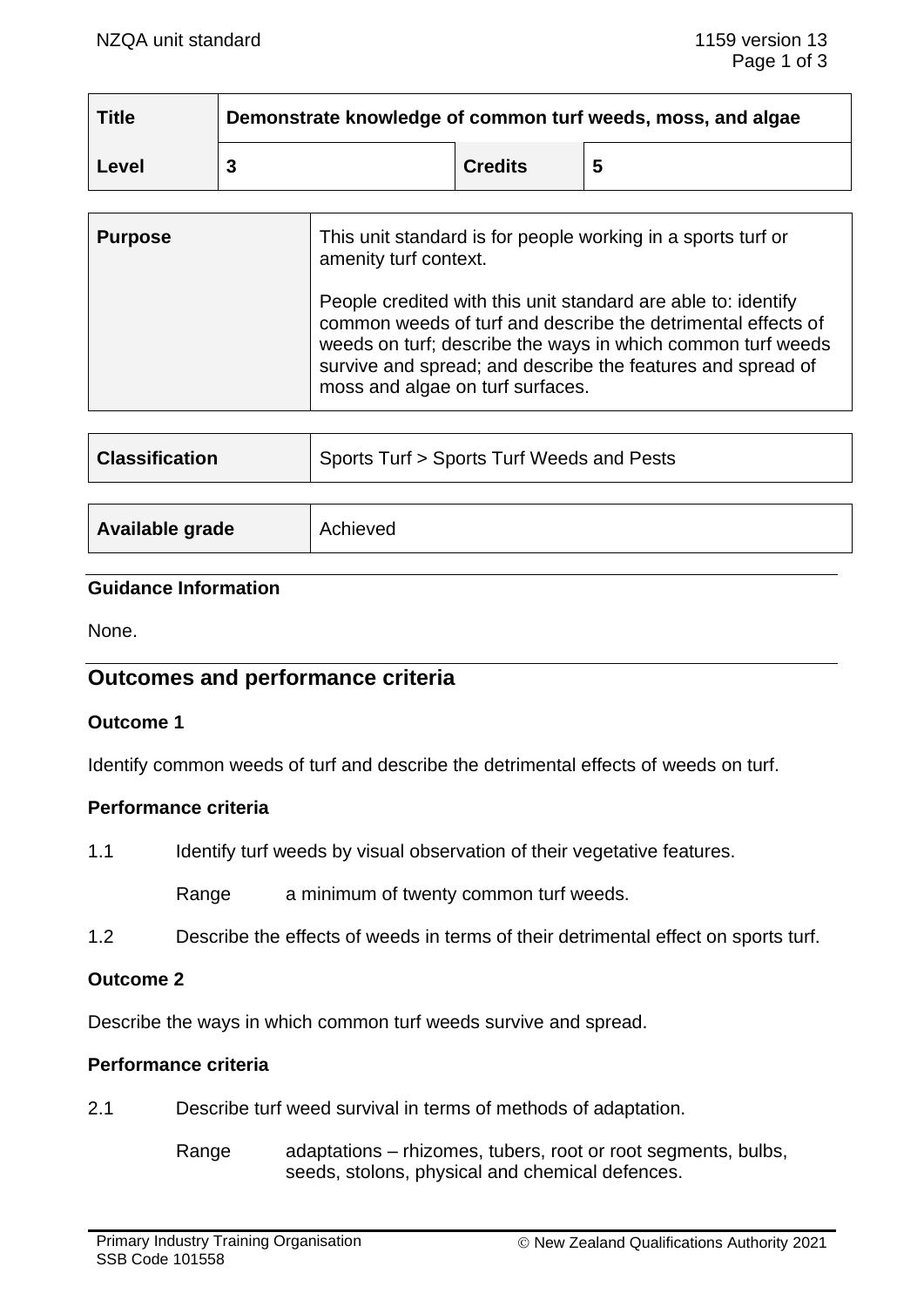2.2 Describe turf weed spread in terms of weed characteristics, environmental effects, and cultural effects.

## **Outcome 3**

Describe the features and spread of moss and algae on turf surfaces.

### **Performance criteria**

3.1 Describe the significance of moss and algae to turf in terms of their features.

Range green moss, silver moss, algal slime.

- 3.2 Describe the spread of moss and algae on turf surfaces in terms of the environmental and management factors that encourage it.
	- Range evidence is required for two environmental and two management factors.

| Planned review date | 31 December 2025 |
|---------------------|------------------|
|                     |                  |

### **Status information and last date for assessment for superseded versions**

| <b>Process</b>  | <b>Version</b> | <b>Date</b>       | <b>Last Date for Assessment</b> |
|-----------------|----------------|-------------------|---------------------------------|
| Registration    |                | 4 August 1995     | 31 December 2013                |
| Revision        | 2              | 4 August 1995     | 31 December 2013                |
| Revision        | 3              | 16 September 1996 | 31 December 2013                |
| Revision        | 4              | 10 December 1997  | 31 December 2013                |
| Revision        | 5              | 8 June 1999       | 31 December 2013                |
| <b>Review</b>   | 6              | 15 December 2000  | 31 December 2013                |
| <b>Revision</b> | 7              | 12 January 2006   | 31 December 2013                |
| <b>Review</b>   | 8              | 17 October 2008   | 31 December 2015                |
| <b>Review</b>   | 9              | 18 August 2011    | 31 December 2015                |
| Rollover        | 10             | 17 October 2013   | 31 December 2015                |
| Rollover        | 11             | 17 September 2015 | 31 December 2019                |
| <b>Review</b>   | 12             | 25 January 2018   | 31 December 2023                |
| <b>Review</b>   | 13             | 24 June 2021      | N/A                             |

**Consent and Moderation Requirements (CMR) reference** 0052 This CMR can be accessed at [http://www.nzqa.govt.nz/framework/search/index.do.](http://www.nzqa.govt.nz/framework/search/index.do)